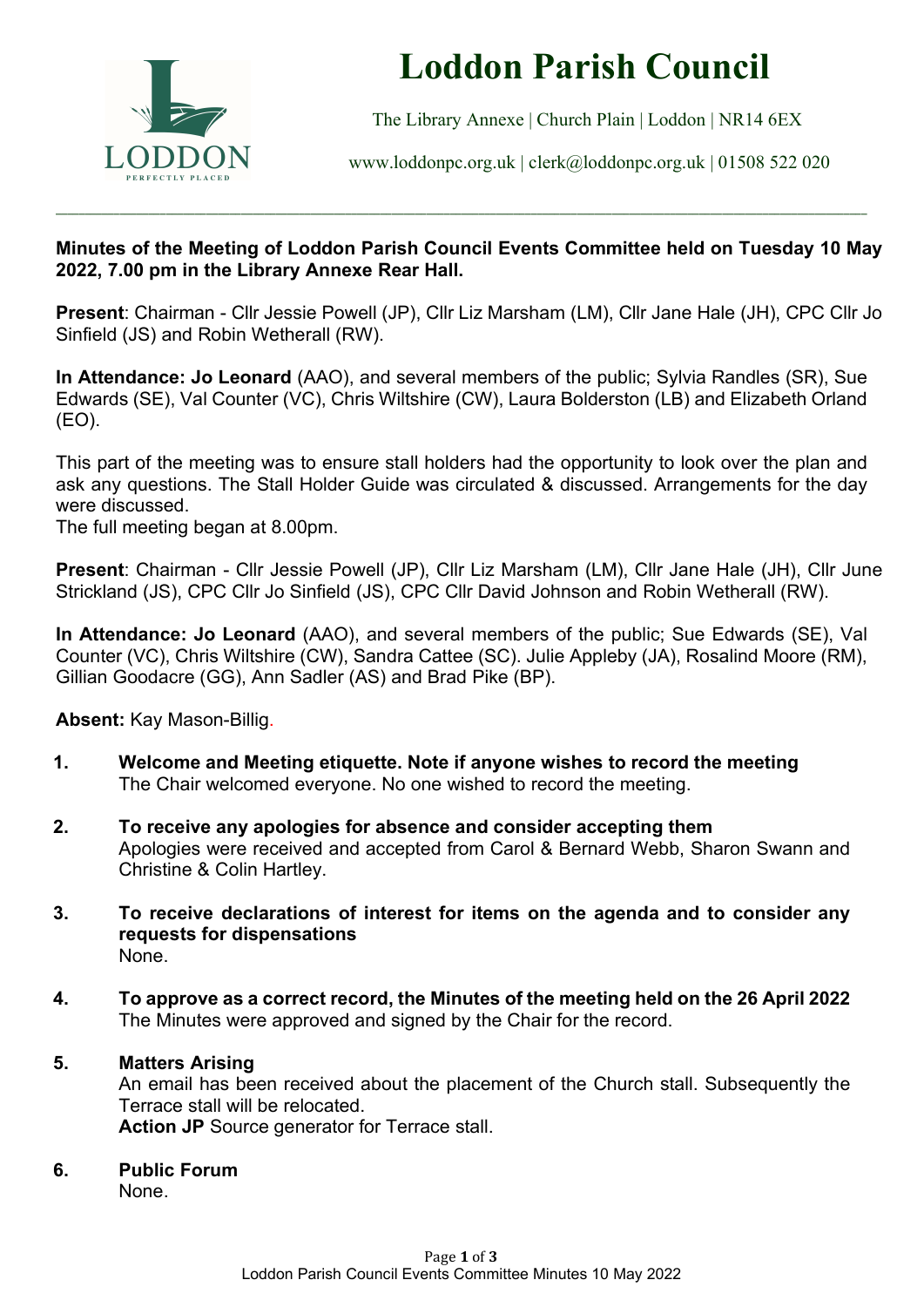#### 7. Food & Beverage Task Group

A token will be provided for volunteers to use on the day to obtain refreshments free of charge.

Action AAO remove this item from future agendas.

#### 8. Entertainment Task and Local Involvement Task Group

New stall holder applications are coming regularly. There will be at least 2 arenas, bouncy castles, tennis coaching, Spooncake will provide cake decorating equipment for the cake decorating stall, the photography competition is now live, the Library will link up and be involved in the crown making stall, there have been 6 dog show entries so far.

Action RM & JA To source prizes for a tombola stall and man it on the day, cost £1.00 per strip

Action RM Compile a list of games & prizes

Local press have been contacted.

#### 9. General Logistics (Health & Safety, Litter Picking & Parking)

Outstanding items: Volunteer briefing document. Confirm Walkie Talkies and write rules of use (aprox 8 required) Collate volunteer information Source easels for holding schedule

Chet Valley practice have confirmed us of car park for stall holders only, it will be locked with a code, stewards will have access.

#### 10. Sponsorship/Fundraising Task Group

Total Grants/Sponsorship = £4,000

10.1 To receive an update on the raffle prizes 2 garden kits, toy & Highways Voucher

#### 10.2 To receive an update on the raffle tickets Tickets are due for collection 11/05/22, more can be printed if required. The cost has been covered by Roberts & son. Action JH & RW to oversee & record ticket sales.

#### 11. Advertising Task Group

Posters are up in all local shops. There have been 100 visits to the website in the last 7 days and 243 in April. The banners are up on two entrances to Loddon on A146, the Chedgrave junction is still to do.

SE & JH agreed to have an advertising board at their properties. Action JP to add to MM's list

#### 12. Finance

#### 12.1 Funds available

£1,211

## 12.2 To approve the list of payments

All payments Approved. Proposed by JS, Seconded by LM.

#### 12.3 Budget for Logistics Task Group

Over budget by £155.00. Paramedic cost not previously factored in, H&S requirement. It was proposed by JP and seconded by LM to increase the budget to £300.00. APPROVED

### 12.4 Advertising Budget

Over budget by £61.48. It was proposed by JP and seconded by LM to increase the budget to £100.00. APPROVED

#### 12.5 Decoration Budget

Thanks to AS & her associates for all the bunting made so far.

Loddon Parish Council Minutes 10 May 2022